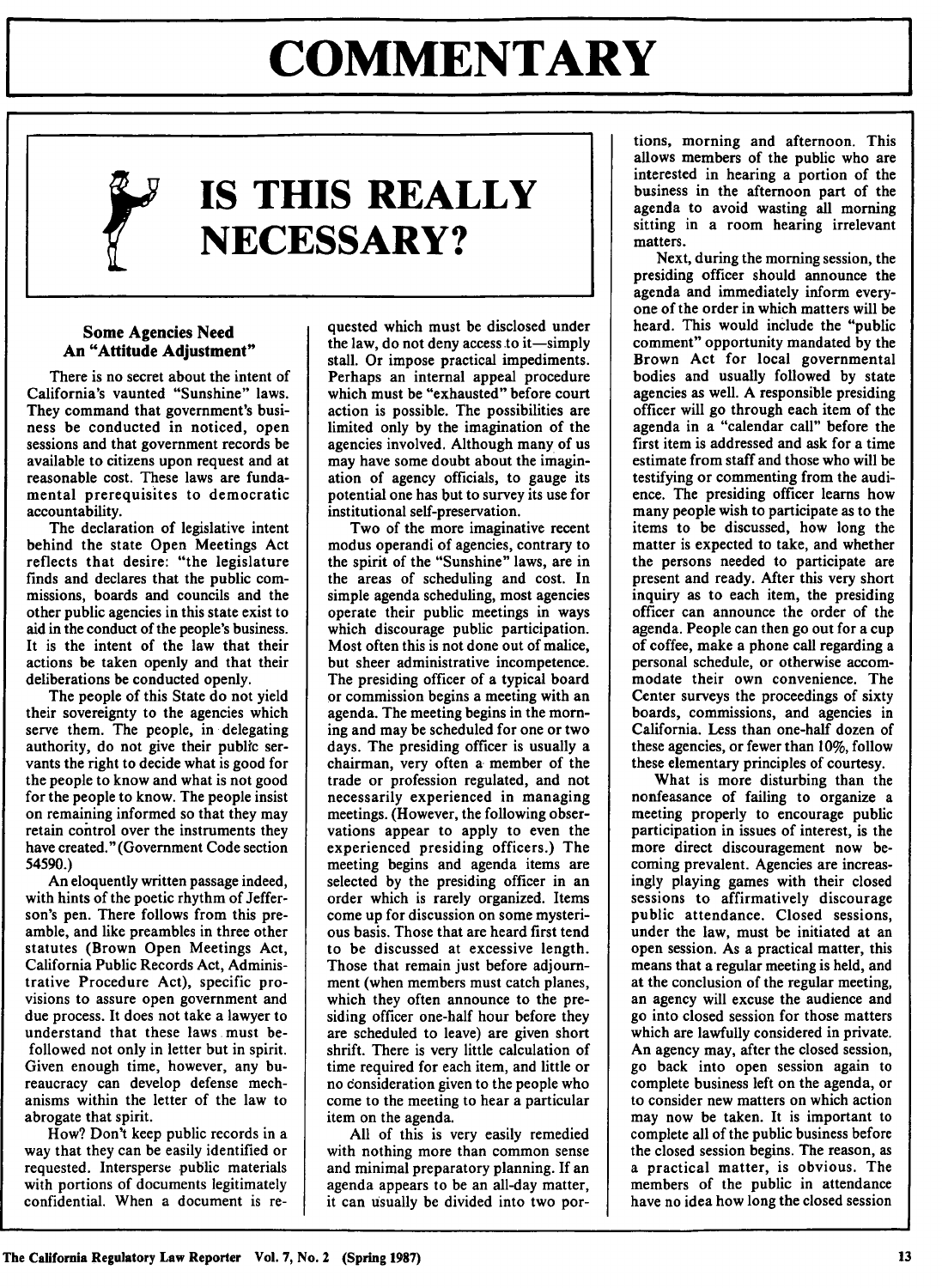### **COMMENTARY**

will last. There may not be a continued open session afterwards. Even if the agency attempts to hold an open session afterwards, the closed session may last too long and the open session may have to be continued to another time and perhaps another place. Agencies are, instead of adopting the obvious courtesy of reserving the closed session to the end of the open session meeting, beginning to stick the closed session in the middle of the open meeting. This means that the open meeting begins and goes to a certain point. Then the board or commission goes in to closed session for an unannounced period of time. The members of the public are excused and compelled to leave. **If** they wish to wait outside the door for an undefined period of time, it may open again. When it does open again, the public meeting may resume. Then again, it may not.

In addition to all of this, there appears to be the beginnings of a trend against allowing public comment before agencies. As mentioned, the Brown Act covering local governments now *requires* an opportunity for public comment. The public comment can be limited in length and scope and the agency need not entertain repeat comments on topics previously subject to public comment. However, the opportunity for members of the public to very briefly express their heartfelt views is an important part of democracy. Not only is it desirable to allow the public to view the public's business, but the opportunity to express oneself and to be heard is an important one. The state Open Meetings Act does not at this time replicate the local government provision requiring public comment opportunity. However, most agencies have historically provided for it. There may be a trend *contra* at this time. An example would be the Administrative Oversight Committee meeting of the Board of Medical Quality Assurance scheduled for March 6, **1987.** The Committee was kind enough to note specifically in its agenda, "There will be no opportunity for public input." Although this expression appears consistent with the current attitude of this Board, it is not cofisistent with the spirit behind California's "Sunshine" laws.

In the area of cost, similar impediments are possible. The California Public Records Act specifically provides that the production of documents requested **by** members of the public is to be provided at out-of-pocket cost. However, the "interpretation" of out-ofpocket cost **by** many agency heads has an OPEC-flavored escalation to it. The

agenda packet of the California Waste Management Board is now \$120 per year. The Board of Medical Quality Assurance charges for minutes and supporting documents at **\$60** per year. The agenda packets for the Board of Dental Examiners-which does not meet that often-now costs **\$150** per year. Historically, boards and commissions had charged **2-5** cents per page, with the former figure being close to their actual out-of-pocket cost.

The cost barrier concern is exacerbated **by** the case of *Shippin v. DMV,* **161** Cal. **App. 3d 1119** (1984). Here, the Department of Motor Vehicles sought to charge forty times the out-ofpocket cost for certain DMV records. The Department relied on a separate statute, which apparently gave the Director the authority to charge whatever he thought appropriate for DMV records, notwithstanding the general terms of the California Public Records Act. The court held that the specific DMV statute governed over the out-of-pocket cost standard of the Public Records Act. We may now expect to see spot bills and last-minute amendments tacked on to existing legislation with similar language giving "blank check" price-setting authority to various boards and commissions clever enough to seek this *Shippin* price obstacle to document acquisition.

There is a country/western song wherein the singer talks about the need for an "attitude adjustment." **Of** course, in the country music genre, this is code for a smack in the face. Or, perhaps better, ten or twelve smacks in the face. Perhaps one agency which needs to see the light behind the "Sunshine" laws is the peripatetic Board of Guide Dogs for ihe Blind. **A** former Board member, Robert Accosta, attended a recent meeting where a key vote occurred on a matter in which he was very interested. The Board voted **by** a show of hands. Mr. Accosta respectfully asked if the presiding officer would identify who was voting for and against the measure (a roll call vote). The presiding officer declined to **do** so; in fact, no member of the Board assisted this member of the public. Mr. Accosta, of course, is blind. He does not know as of this writing who voted which way on the measure, nor do his blind colleagues who were with him in the audience. It would appear that a board intended to serve and assist the blind of California **by** augmenting their sight with animal assistance might consider it appropriate to lend some verbal assistance on a matter of public business.

The point is not that a statute is needed every time there is an affront to civility. But the reasons behind the rules should somehow guide their administration. Barry Goldwater used to campaign under the cliche "you can't legislate morality." Of course, to a large extent, you certainly can legislate morality. Our penal code is, hopefully, such an exercise. However, there is a grain of truth in Goldwater's homily. You can't cover all of the bases all of the time when you have an endemic attitude problem.

Many of our agencies need an attitude adjustment, or perhaps attitude adjustments. Perhaps such adjustments are really what our'framers meant **by** "checks and balances." The legislature and the courts will have to continue closing loopholes and imposing sanctions. But one is hard pressed not to occasionally yearn for the American country solution of a periodic smack in the face.

### Solving Disputes Without Lawyers: It's About Time

How many of you have walked into a law office and asked an attorney to handle a consumer grievance amounting to **\$3,000-5,000** in damages? What crosses your mind as you walk out the attorney's door, the echo of his laughter still reverberating dimly from his office? Was it the **\$5,000** retainer up front he wanted which discouraged you? Was it the fact that the costs of suit alone, given several depositions, would probably amount to one-half or more of the amount sought?

We have created a system where the costs of resolving the largest category of human disputes far exceeds the amount at issue. Now, of course, an objective anthropologist might view this as a way of forcing accommodation between people otherwise in conflict. Perhaps a means of moderating an otherwise litigious society. But that is not at all what it does. What it does is to allow dispute resolution **by** another mechanism: he or she with the power obtains the reward. The institution or person in possession of the sought-after item-that is, physically holding it-usually prevails. A society which resolves disputes **by** this means does not dispense justice.

Small claims court has been an interesting aberration. It has developed into a means for the resolution of disputes affecting the average person. Certainly, the municipal court judges who hear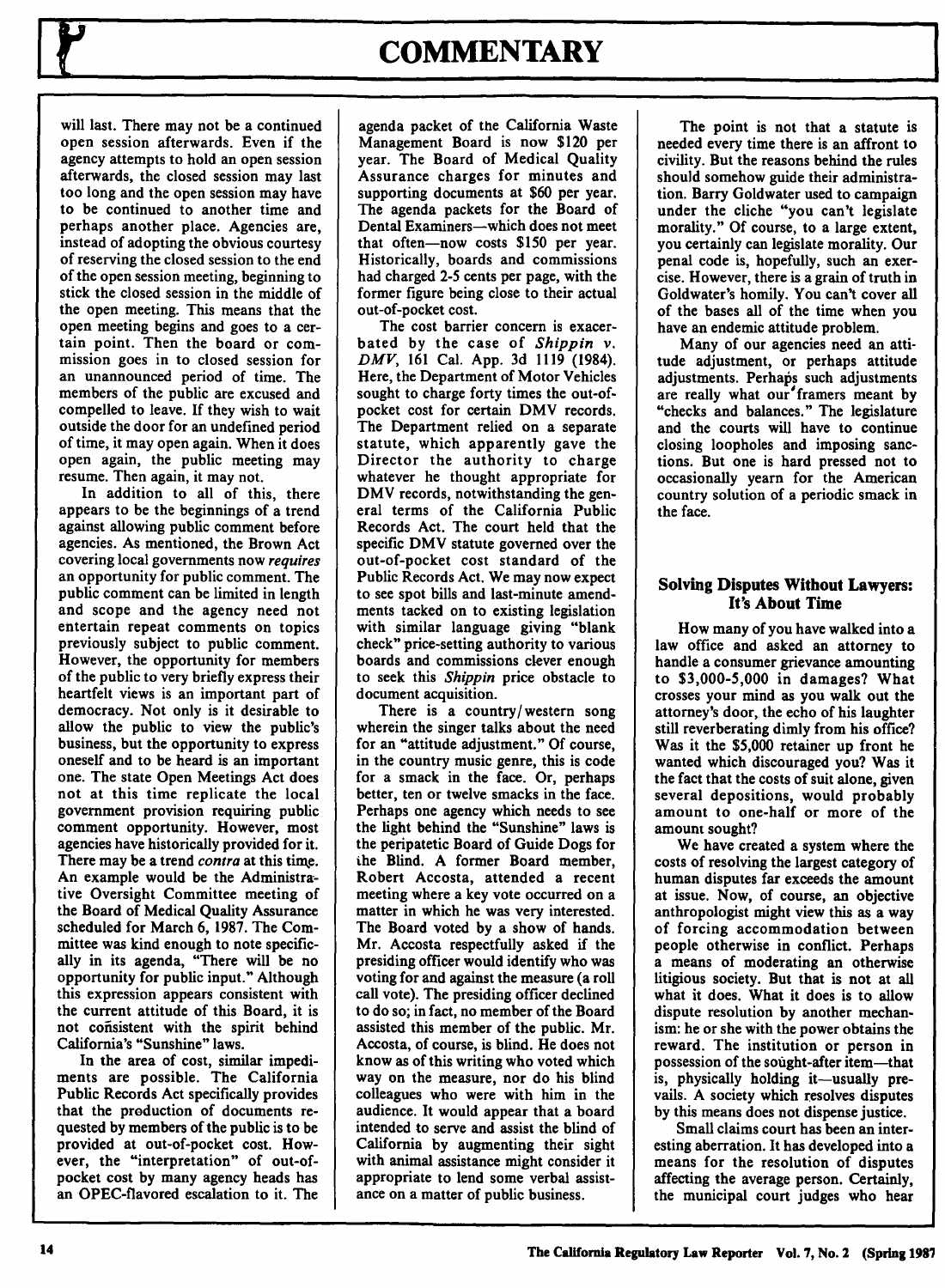## **COMMENTARY**

these disputes carry a heavy burden. The evidence they are able to see is often limited. The preparation and factfinding procedure is abbreviated. There are numerous other nitpicking flaws we can all identify. However, each side gets the opportunity to present a point of view and evidence, and a quick and definite decision is made **by** someone who is objective and at least knowledgeable as to the law. And, as an extra special bonus, the process is cheap and attorneys are not involved.

However, small claims court jurisdiction has been limited since **1981** to **\$1,500.** Disputes above **\$1,500,** to be fully recovered, must be filed in court, unless some arbitration or other resolution is provided for **by** contract. Municipal and superior courts are forums for attorneys. It is possible to pursue a legal action *in propria persona;'* however, if one side is represented **by** an attorney, the other is at a decided disadvantage. Further, the courts themselves, as candid judges and administrators will admit, blanch at non-lawyers clogging their formal legal procedures.

**All** of these prefatory remarks are directed at the consideration of **AB 301** (Bader), a bill which would raise the small claims jurisdictional limit to **\$3,500.** As the law firm of Jacoby and Meyers is apt to put it: "It's about time." **Of** course, in this case, it's about time to expand the system that allows consumers to avoid Jacoby and Meyers, and every other law firm.

An increase in the jurisdictional limit from **\$1,500** to at least the **\$2,500** range could easily be justified **by** inflation over the past six years. But there are additional reasons for the expansion of small claims jurisdiction apart from the obvious and perhaps dispositive point that such an increase is needed to compensate for inflation. At present, many disputes, particularly involving automobiles or large appliances, are brought in small claims court where damages are in the **\$3,000-\$5,000** range, but the judgment is limited to the maximum **\$1,500.** The change would allow full or close to full recovery and an expedited procedure for a larger category of consumer grievances.

Those who oppose the increase in small claims jurisdiction often purport to cite consumer harm from it. They argue that creditors often use small claims as a means of expedited collection, and that this will just simply help them against the consumers who allegedly owe them money. In fact, the current small claims statute does not allow assigned creditors to appear at all. That is, financial companies cannot pick up promissory notes and go into small claims court to enforce them. **A** business can go into small claims court to collect on a debt, but it must be a debt directly owed to it. (In fact, a strong argument could be made that assigned creditors should also be able to go to small claims court, even at the enhanced **\$3,500** jurisdictional limit. **A** limitation on assigned creditors simply makes it more difficult for small businesses (those who normally assign their paper to creditors) to collect on monies owed. At present, the very large enterprises, such as Sears or Montgomery Ward, are able to go into small claims court for the debts owed to them directly, whereas small businesses who must assign creditors are forced into the municipal court arena.)

There are two reasons why the socalled "consumer detriment" argument behind the expansion of small claims is flawed. First, the alternative is for all of these creditors to go to municipal court. This means there is an attorney representing the creditor, and the consumer must either obtain an attorney (which he cannot afford) or attempt to defend the matter in person. At least in small claims, where no attorneys are present for either side, the consumer is on more of an equal footing. Hence, the alternative to the expansion of small claims jurisdiction is a relegation of the consumer to a forum which is more expensive, esoteric, mysterious, timeconsuming, and inaccessible to him or her.

The second reason is the false view that creditor collection of monies due and owing from consumers somehow abridges consumer rights. **A** consumer who is a deadbeat, and yes, there are deadbeats out there, injures other consumers. Deadbeats may cost a small business its investment and deprive the marketplace of its services. Deadbeats impose costs that businesses must pass on to all of us in the form of higher prices. **Why** should they ride our bandwagon? We should not attempt to defend consumer rights **by** depriving society of means to resolve disputes on the grounds that some of those resolutions will involve consumers having to pay money to businesses.

The point is, let's find a way to resolve disputes, and to get a decision. It may not be perfect, but a good faith try at a good decision is better than no decision.

CPIL supports **AB 301.**

#### **"Short Lists" And "Dead Bodies": Violating The Body Politic**

Governor Deukmejian signalled his hostility to California voters and his fealty to toxic chemical peddlers **by** his very first action under the recentlyapproved Proposition **65.** To his credit, the Governor did meet the March **1** deadline for issuing the list of "those chemicals known to the state to cause cancer or reproductive toxicity." But his "short list" of **29** chemicals relegated to "further study" over **90%** of the chemicals required **by** the initiative: those which are known to cause cancer **by** every respected national and international agency-but not, apparently, **by** California. In so doing, he has flouted the statute. Indeed, his actions are so indefensible that the Attorney General warned before the list was issued that he would not disgrace himself before a court **by** defending it.

California voters approved Proposition 65 **by** a nearly two-to-one margin, sending a strong message to state government that the policy on toxics should be: "Just Say No." The historic strategy for regulating toxics has been "anything goes," until a cancerous or birth defect-causing substance is found to be so dangerous that government agencies must bestir themselves: a form of "innocent until proven guilty" due process conferred upon PCBs, heavy metal, and other chemicals. Traditionally this means that little regulatory activity occurs until after the drinking wells, air, soil, and public are contaminated. At this point, millions of dollars must be allocated to clean up the mess and years expended in regulatory proceedings to remove the chemical from distribution.

Proposition **65** at least partially reverses that practice, and requires that *before* any chemical known to cause cancer, birth defects, or sterility is introduced into drinking water or to the public, there must be an established safe level for exposure. This proactive, preventive strategy should be a model for the nation. In essence, it is nothing new. In automobile safety, for instance, the government requires that vehicles be made safe before they are sold. Except for notable exceptions like the Ford Pinto, we do not generally wait until highways are strewn with carnage before deciding to fix the defects or recall the cars. And if we know of a possible safety hazard, isn't it advisable to make a decision *before* we build and distribute one million models?